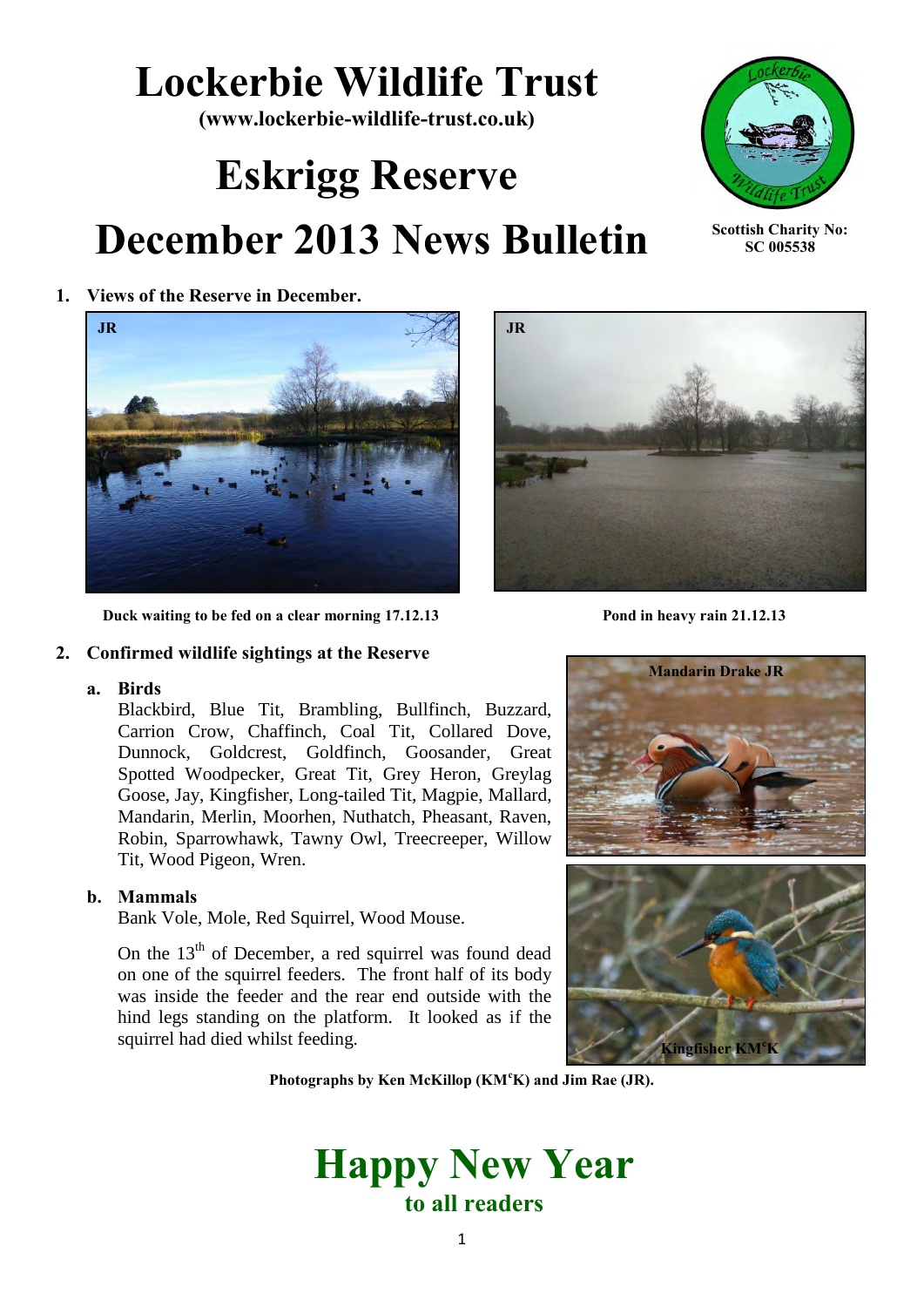### **3. December Photo-gallery**



**Photographs by Raymond Leinster (RL), Bob Little (BL) and Jim Rae (JR).**